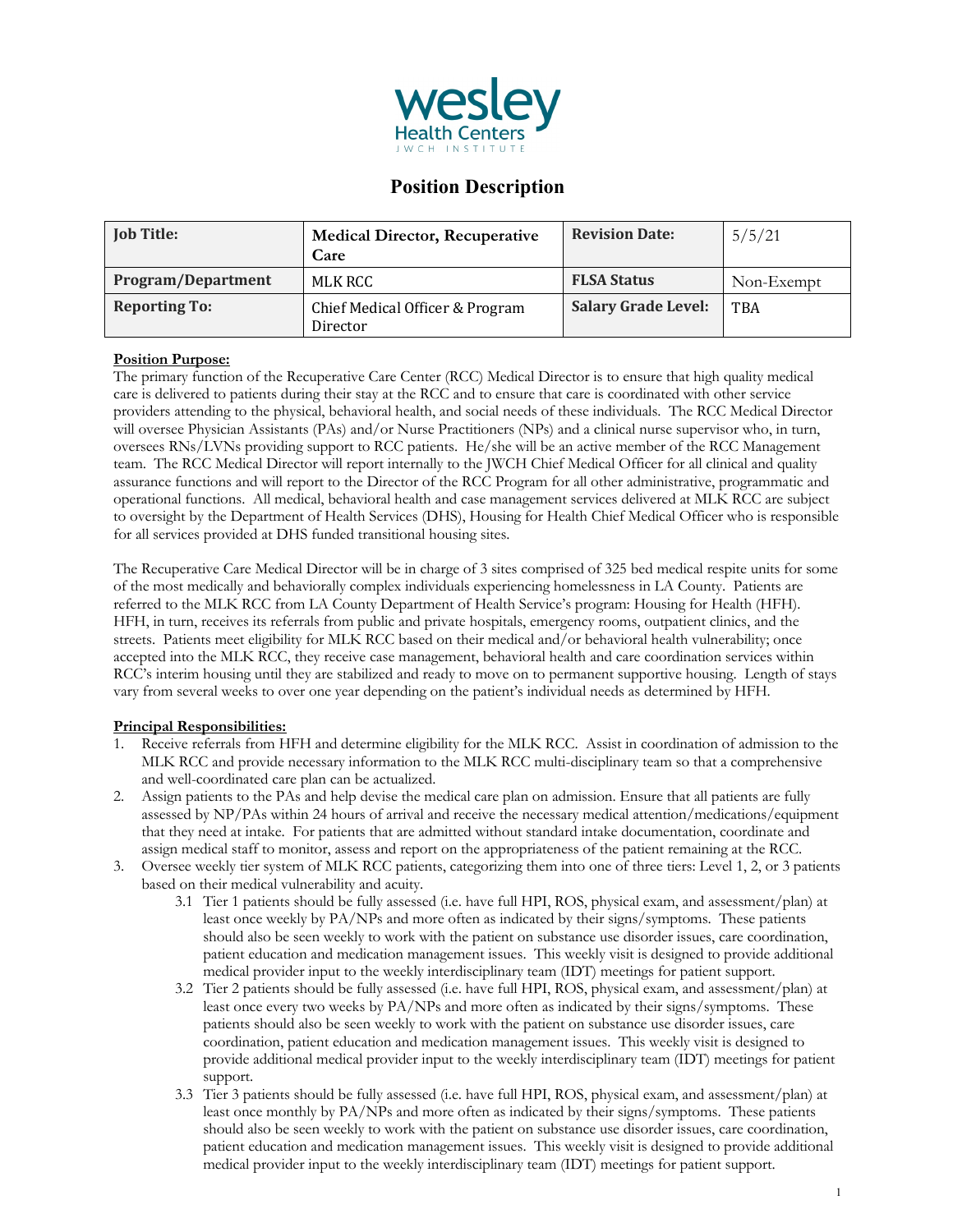

- 3.4 All assessments and plans must be documented in ORCHID on the same day as the patient encounter before the NP/PA leaves after their shift.
- 4. Oversee the work of the PA/NPs in providing high-level care coordination to RCC patients.
	- 4.1 It is a goal of the RCC to help patients establish therapeutic alliances with community-based primary care providers. Until that primary care is established, the NP/PAs at the RCC will assume a primary care role. Once primary care is established, the role of the NP/PA is to coordinate care. This might include diagnosing and treating new medical conditions, supporting ongoing care of chronic conditions, pain management, prescribing new medications (except for antipsychotics without psychiatry support), making medication changes, obtaining prior authorizations for medications and supplies, arranging for necessary DMEs, arranging for specialty visits and studies, and completing patient forms. NP/PAs are also responsible for daily huddles on each RCC wing to create and implement daily action plans, performing transition of care visits for patients being discharged from hospitals, following up with outside provider recommendations after outpatient visits and ensuring that treatment recommendations/medication changes are acknowledged and actualized, and preparing patients for discharge from the RCC to their new housing locations.
	- 4.2 The role of the MLK RCC Medical Director is to ensure that this care is being provided in a thorough, high-quality, and prompt manner and that care is well-documented in the medical record in ORCHID. The MLK RCC Medical Director should provide this quality assurance by participating in daily rounds, holding case-based review sessions with the NP/PAs on a weekly basis, conducting chart reviews, and interfacing with patients directly.
- 5. The MLK RCC Medical Director may also need to provide direct care to patients in prescribing pain medication, antipsychotic or other medications (such as Suboxone) outside of the prescribed scope of NP/PAs, assessing and treating patients with high medical complexity, completing forms/signing prescriptions that require MD signature, coordinating care of patients with complex treatment plans and multiple providers in disparate institutions.
- 6. Substantively participate in weekly interdisciplinary team (IDT) meetings. The MLK RCC Medical Director will provide education/guidance as needed to ensure that the care team is designing and implementing a care plan that will optimize the patient's current health, as well as, their health in the future.
- 7. Substantively participate in weekly social worker case conferences to lend medical expertise to the care of patients with significant mental health illnesses and substance use disorders.
- 8. Provide regular educational sessions and case-based learning opportunities to the NP/PAs and other clinical staff at the RCC.
- 9. Substantively participate in monthly medical staff meetings and RCC management meetings and support new programs and initiatives as directed by the Program Director of MLK RCC
- 10. Develop and implement protocols and procedures to improve medical practice at RCC and create an ideal model of care amongst medical respite units in LA County and the nation.
- 11. Represent MLK RCC's medical services and interface with partnering medical directors at DHS divisions, DMH, DPH and community partners when needed to strategize linkages and enhance coordinated care of homeless individuals.

## **Requirements:**

- 1. Doctor of Medicine (M.D.) Degree and a valid CA license to practice medicine issued by the CA Medical Board
- 2. Homeless healthcare experience
- 3. Experience working with high complexity patients with multiple medical problems, severe persistent mental illness, and SUD.

### **Preferred:**

- 1. Teaching and communication with clinical and non-clinical staff
- 2. SSA and disability documentation
- 3. Familiarity with DMH, DHS, DPH and community primary care, mental health and substance use programs and resources